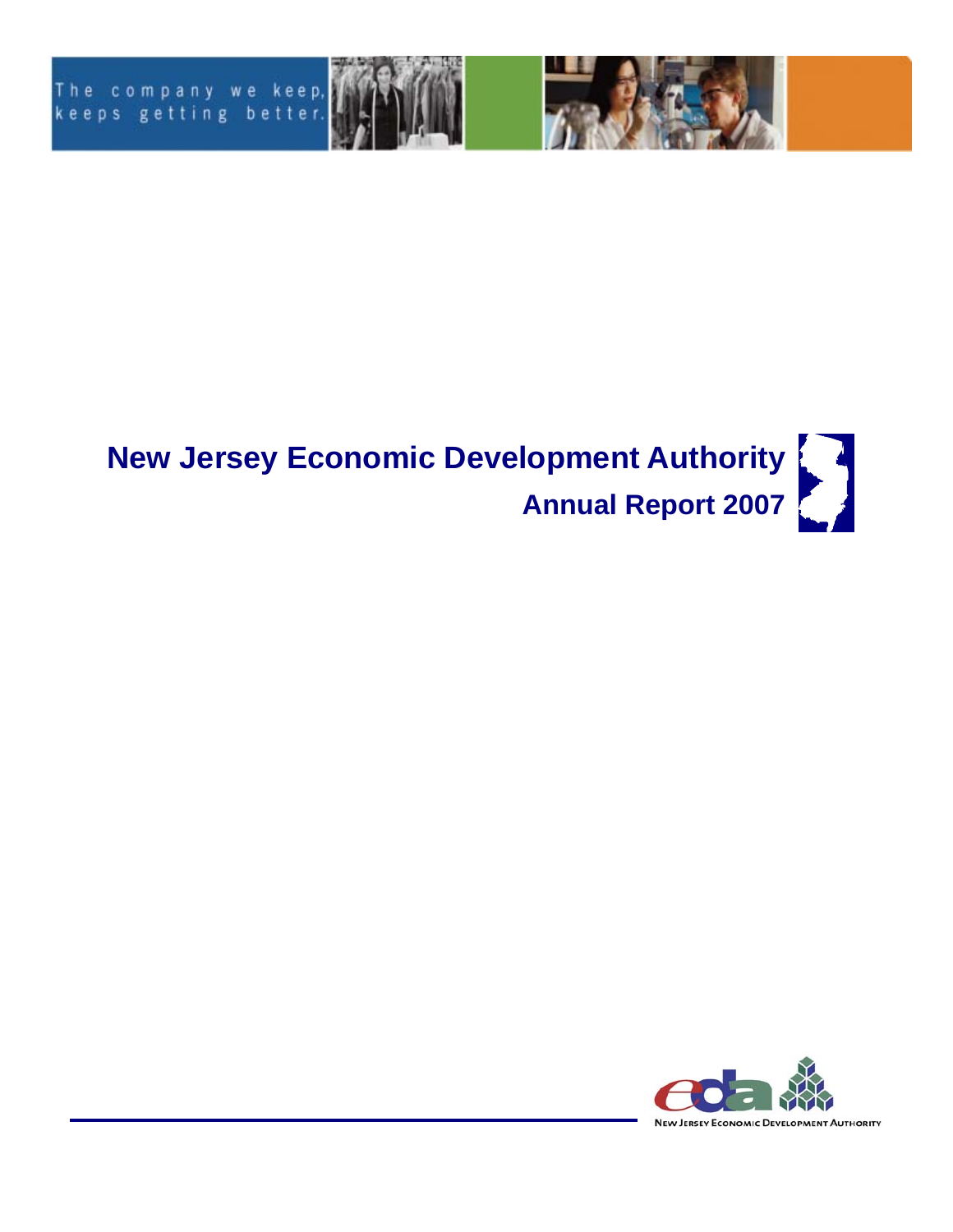## *EDA 2007 Results*

| <b>EDA Results 2007*</b>            |                 |  |  |
|-------------------------------------|-----------------|--|--|
| Projects Assisted                   | 380             |  |  |
| <i>Total Assistance</i>             | \$681.5 Million |  |  |
| Public/Private Investments          | \$1.6 Billion   |  |  |
| <b>Fstimated New Permanent Jobs</b> | 11,466          |  |  |
| <b>Estimated Construction Jobs</b>  | 14,800          |  |  |

| <b>EDA Results 1974-2007</b>        |                       |  |
|-------------------------------------|-----------------------|--|
| <b>Projects Assisted</b>            | 9,600                 |  |
| <b>Total Assistance</b>             | \$19.1 Billion        |  |
| Public/Private Investments          | \$40 Billion          |  |
| <b>Fstimated New Permanent Jobs</b> | <i><b>288,000</b></i> |  |
| <b>Fstimated Construction Jobs</b>  | 283,000               |  |

| <b>Edison Innovation Fund 2007</b>  |                 |  |
|-------------------------------------|-----------------|--|
| <b>Projects Assisted</b>            | 134             |  |
| <i>Total Assistance</i>             | \$153.9 Million |  |
| Public/Private Investments          | \$349.2 Million |  |
| <b>Fstimated New Permanent Jobs</b> | 2.743           |  |

| Urban Assistance 2007               |       |                 |  |
|-------------------------------------|-------|-----------------|--|
| <b>Projects Assisted</b>            |       | 135             |  |
| Total Assistance                    |       | \$245.9 Million |  |
| <b>Public/Private Investments</b>   | \$550 | Million         |  |
| <b>Estimated New Permanent Jobs</b> |       | 6,376           |  |

| <b>Core Activity 2007</b>           |                 |  |
|-------------------------------------|-----------------|--|
| <b>Projects Assisted</b>            | 125             |  |
| Total Assistance                    | \$315.8 Million |  |
| Public/Private Investments          | \$801.5 Million |  |
| <b>Estimated New Permanent Jobs</b> | 3,155           |  |

*\*Note: Because of the overlap between Edison and Urban funds, EDA Results 2007 will not equal the sum of the Edison, Urban and Core charts.* 

#### **EDA Mission**

The New Jersey Economic Development Authority (EDA) is an independent, self-supporting State entity dedicated to broadening New Jersey's economic base by building vibrant, diverse communities, creating and maintaining jobs, and providing businesses and nonprofits with the necessary financial and technical support to grow and succeed.

#### **EDA Strategy**

The EDA creates public/private partnerships to bridge financing gaps and to increase access to capital by the State's business community with an emphasis on small and mid-size businesses and nonprofit organizations. It supports entrepreneurial development through training and mentoring programs. It undertakes real estate development projects important to the State's economic growth that will create new jobs and business opportunities and support community development and revitalization.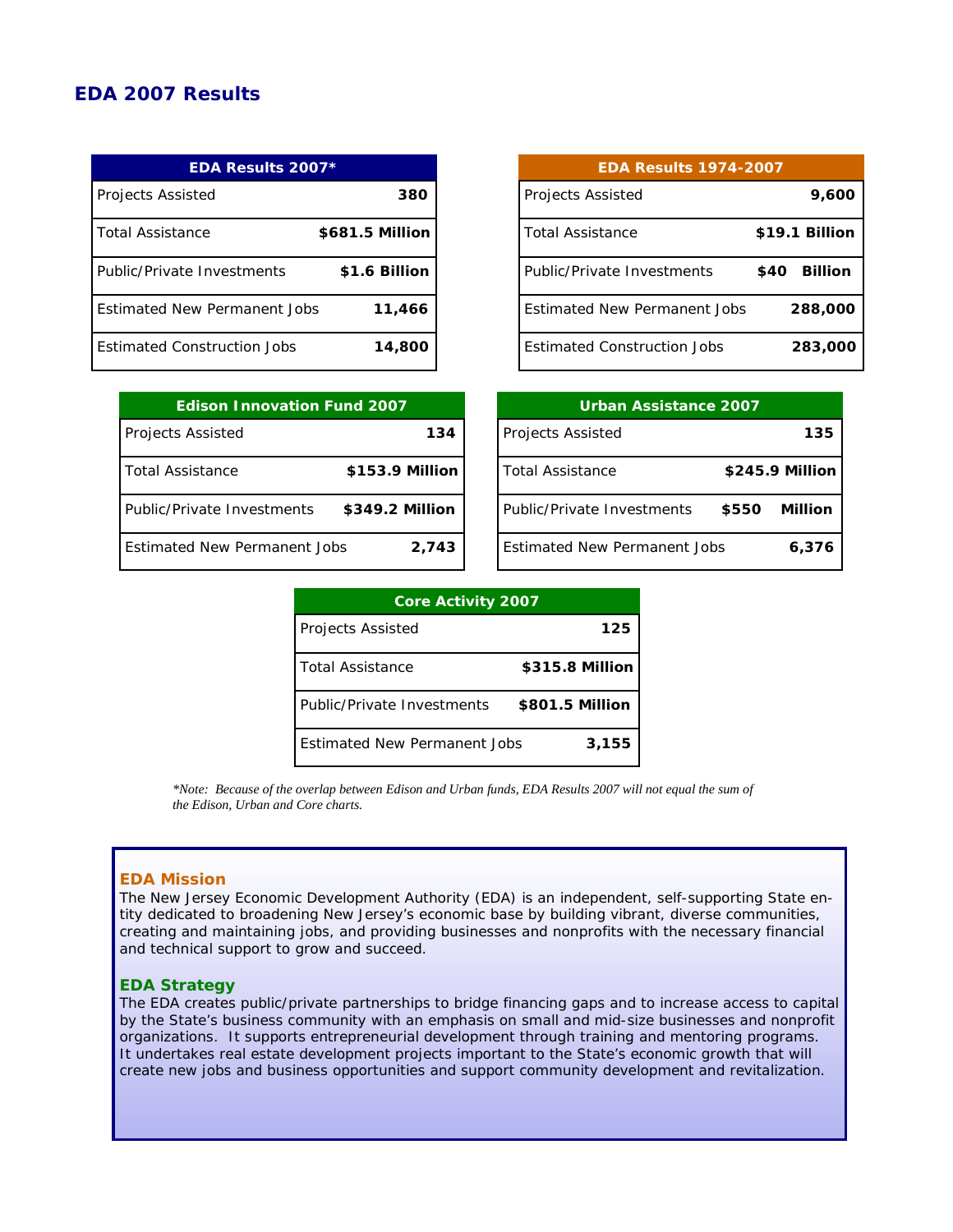

Dear Friends:

Working in partnership with the Office of Economic Growth and the New Jersey Commerce Commission, the New Jersey Economic Development Authority is a vital force that supports economic growth in New Jersey.

The EDA's broad financial and real estate resources have supported business growth and promoted investments and smart growth development in communities throughout the State for nearly 35 years. Today, as we move forward with our comprehensive Economic Growth Strategy to build New Jersey's economy and create new high-paying, private-sector jobs, its efforts are more important than ever.

This Annual Report highlights many of the varied ways the EDA assisted businesses, nonprofit organizations and municipalities in New Jersey in 2007, including activities initiated under the New Jersey Urban Fund and the Edison Innovation Fund, which are administered by the EDA in support of our Economic Growth Strategy. I encourage you to review its contents to become familiar with all the resources our State makes available through the EDA to encourage economic growth, innovation and community revitalization.

Economic development is a focal point of my Administration, and I look forward to working further to grow New Jersey's economy and create new jobs in our State.

Sincerely,

Jon S. Corzine Governor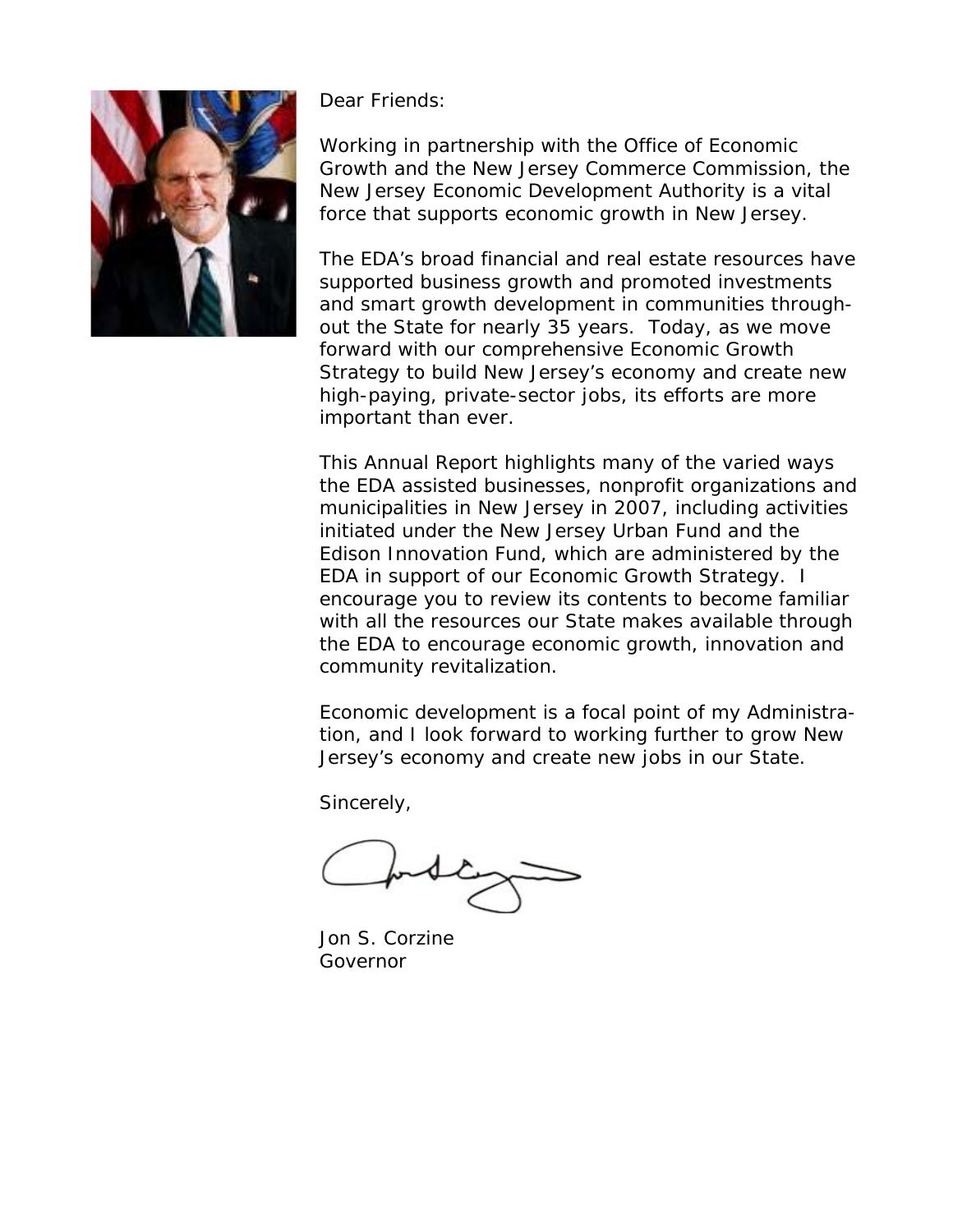### **Advancing Governor Jon Corzine's Economic Growth Strategy**

 The New Jersey Economic Development Authority (EDA) continued to work with the Office of Economic Growth, the New Jersey Commerce Commission and other State agencies in 2007 to generate new jobs, promote scientific innovation and encourage investment in New Jersey's communities. By implementing new strategic initiatives to reinforce its traditional lending function and reorganizing its management structure to strengthen the integration of its mission with Governor Jon S. Corzine's comprehensive Economic Growth Strategy, the EDA enhanced its role as a catalyst for business growth and urban revitalization.

 To support the State's economic growth efforts, the EDA finalized more than \$680 million in financing assistance and State business incentives and tax credits in 2007. This assistance is supporting total new public/private investment of over \$1.6 billion in New Jersey's economy and the creation of nearly 11,500 new, full-time jobs.

 The 2007 results brought the EDA's cumulative financing assistance totals to more than \$19 billion since it was established in 1974. More than 9,600 projects have been assisted during the period, resulting in the creation of about 288,000 new jobs and total investment of \$40 billion.

 Although EDA programs and services assist companies and nonprofit entities of all sizes, the Authority's focus has traditionally targeted small and mid-size businesses. The EDA channels much of its activities toward several key business sectors critical to the State's economy, which include: technology, biotechnology and

pharmaceuticals; manufacturing; logistics, including warehousing, distribution and port operations; financial services; and tourism, arts and culture.

 Nearly 70 manufacturers were among the more than 170 business projects that used EDA financing and State incentives in 2007. Over 20 of these businesses found tax-exempt bonds issued through the EDA to their advantage. With lower interest rates and longer terms than are usually offered by other sources of funds, tax-exempt bonds can be an affordable and effective tool to support the needs of qualifying New Jersey manufacturers, as well as other businesses and nonprofit organizations. Seven of the projects that the EDA was able to assist during the year were eligible because of an increase in capital expenditure limitations adopted under federal legislation that went into effect in 2007. The EDA worked with the nationally recognized Council of Development Finance Agencies and the New Jersey Business & Industry Association to support this legislative change.

 The EDA took several steps during the year to improve the product portfolio and services it offers to assist businesses, nonprofit organizations and municipal governments. It approved significant changes to increase exposure on its direct loan and guarantee programs, raising maximum limits to \$1.25 million for fixed asset loans and \$750,000 for working capital loans as well as to \$1.5 million for both fixed asset loans and working capital loan guarantees. Increasing these loan and guarantee limits will enable the EDA to be a more meaningful partner to the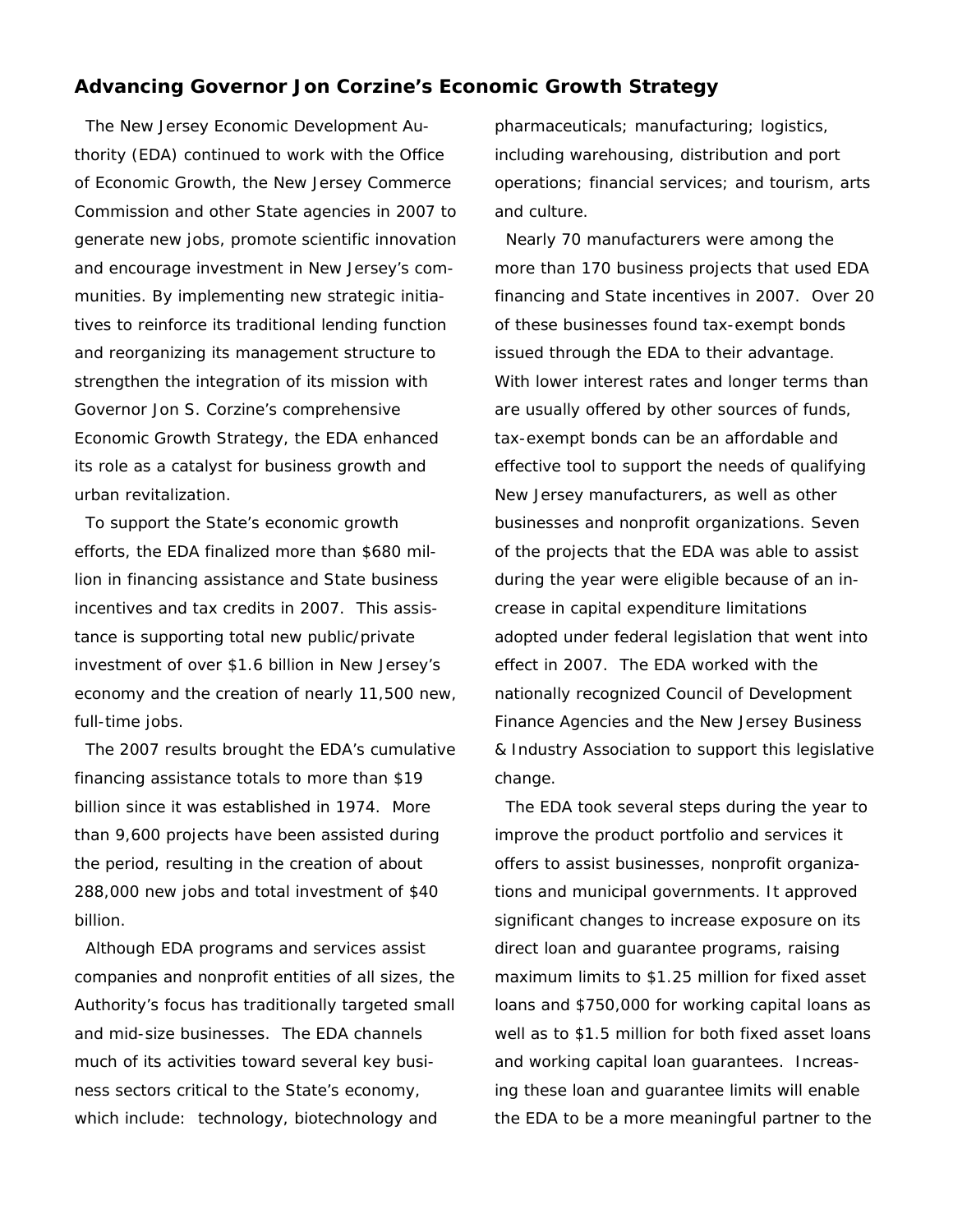banking community and help more businesses grow, leading to the creation of more jobs.

 The new lending limits will also apply to the EDA's Preferred Lender Program, which features a five-day EDA review period. The EDA provides a portion of a preferred bank's financing or guarantees part of the bank loan. The quick turnaround from approval to closing is welcome news for borrowers, while the EDA's participation in the transaction assists banks by reducing their risk. The Bank became the latest financial institution to become a Preferred Lender in 2007. The program is expanding to include more community banks in 2008.

 The EDA also introduced *FastStart for small business*, a new product that makes lowinterest, fixed-asset financing up to \$300,000 available to eligible credit-worthy companies operating in the State for at least one year. Under the new offering, loan approvals are based partially on guarantor credit scores as well as the applicant's credit history and business plan. Prospective borrowers will also benefit from an expedited review and approval process that can shorten the time between application and closing.

 To satisfy a need for financing medium-size projects in the targeted cities of Atlantic City, Camden, East Orange, Elizabeth, Jersey City, Newark, New Brunswick, Paterson and Trenton, the EDA developed Urban Plus, a new product that provides up to \$5 million for projects in these nine urban areas. Urban Plus loans can be made for as long as 10 years with up to a 25-year amortization and be used for fixed assets like buildings and equipment. Loans can fund up to 50% of total project costs and must have the support of the municipality. Projects

must create or maintain jobs, increase ratables or leverage public financing by a ratio of 1:1.

 Additionally, the EDA bolstered its community development lending resources in 2007 to allow up to \$50,000 for municipalities to finance feasibility studies and other predevelopment costs associated with their redevelopment efforts, including planning and marketing expenses. Previously, such funds were available only to community development organizations.

 The following pages illustrate many of the ways the EDA staff worked to stimulate economic growth in the State's key business sectors and urban communities and provides examples of how we successfully supported the goals of the Governor Corzine's Economic Growth Strategy.

We invite your comments and suggestions. For more information about doing business in New Jersey, visit www.NewJerseyBusiness.gov or call (866) 534-7789. To learn more about how the EDA can assist in financing business growth or community development projects in New Jersey, please visit www.njeda.com or call the EDA Customer Care hotline at (609) 777- 4898.

Carl EDald

Carl E. Van Horn, Ph.D., Chairman

 $a$  1 F

Caren S. Franzini, Chief Executive Officer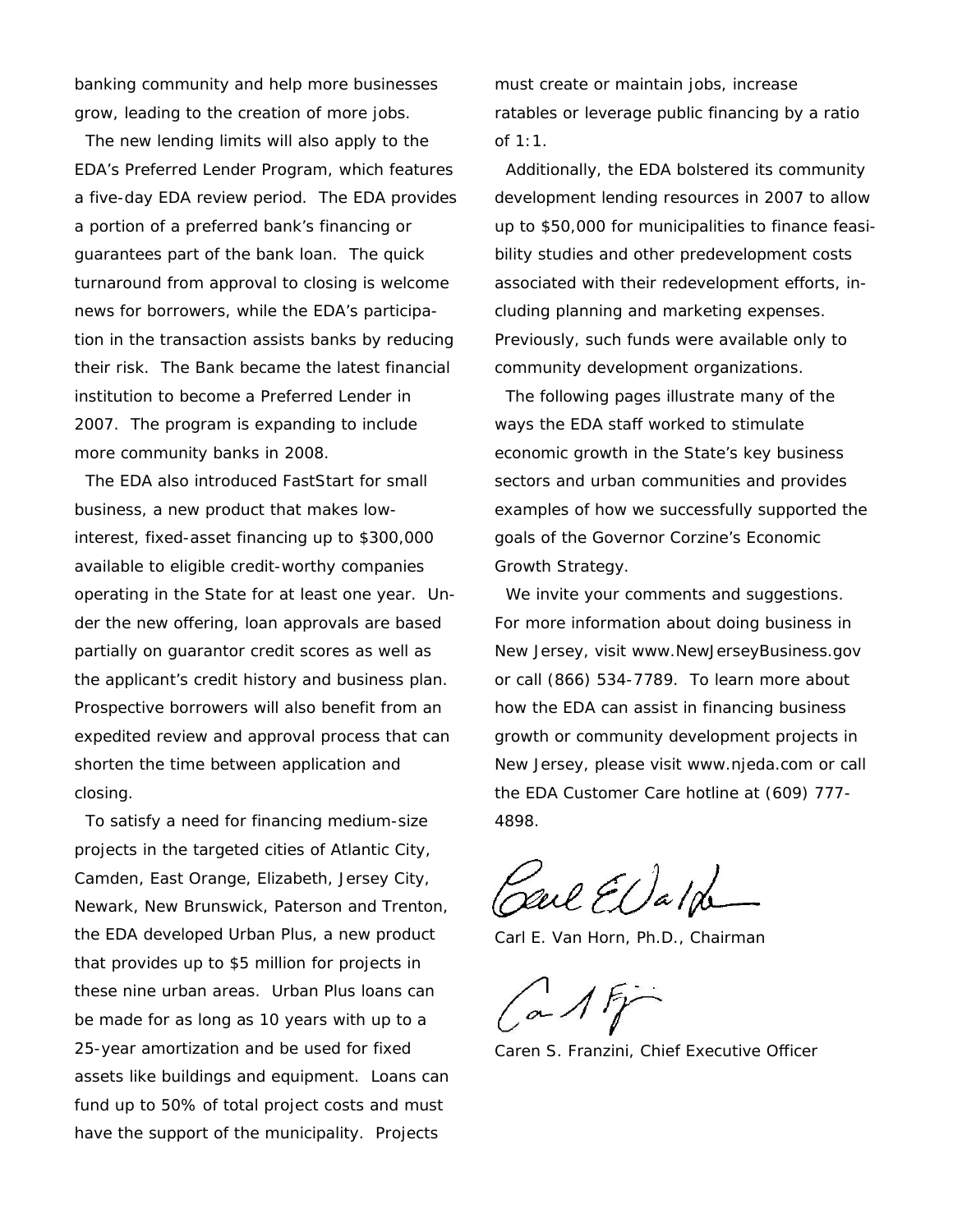## **Encouraging Investments in Urban Communities**

**T**he New Jersey Economic Development Authority's (EDA's) work with municipalities, developers and community organizations to generate investments in the State's urban areas has been geared to advance Governor Corzine's Economic Growth Strategy. The EDA's financing assistance, coupled with the real estate services and expertise it offers, is designed to stimulate the growth of businesses and nonprofit organizations, spur the creation of new jobs, foster the investigation and cleanup of brownfield sites, and promote smart growth development.

 Almost half of the projects for which the EDA provided loans, bonds, business incentives, or environmental investigation and remediation funding in 2007 were located in the state's 57 Urban Aid communities. Total EDA assistance in these communities during the year exceeded \$245 million and was responsible for injecting \$550 million in public/private investment into New Jersey's Urban Aid communities and setting the foundation for the creation of nearly 6,400 new jobs.

 In Jersey City, the principals of Sackman Enterprises, a successful New York real estate developer, formed **Journal Square Properties, LLC** to acquire a 177,000-square-foot landmark downtown commercial office building and an adjoining parking lot. The building required significant improvements and renovations before its space could be fully leased.

 To enable Sackman Enterprises to make these improvements and refinance an existing mortgage loan to reduce debt service, the EDA, through its New Jersey Community Development Entity, closed a \$4.2 million loan with the developer under the federal New Markets Tax Credits program. The loan was made at a fixed interest rate of 3% with interest-only due for seven years. Authority assistance allowed for the continued redevelopment of this underutilized building in the central business district. When completed, the structure is expected to provide jobs for more than 900 people.

 When the **Newark Downtown District Management Corporation (NDD)** decided to remake 56 blocks of the city's Gateway area and nearly 600 properties – a \$17.5-million capital project believed to be the largest ever to be financed by a Special Improvement District (SID) in the State – it called upon the EDA's financing capabilities to help continue the city's remarkable downtown renaissance.

The streetscape project – decorative street



*Newark Mayor Cory Booker (L) and EDA Finance Officer Mathew Abraham at the Newark Downtown District Streetscape Improvement Groundbreaking Ceremony in June.*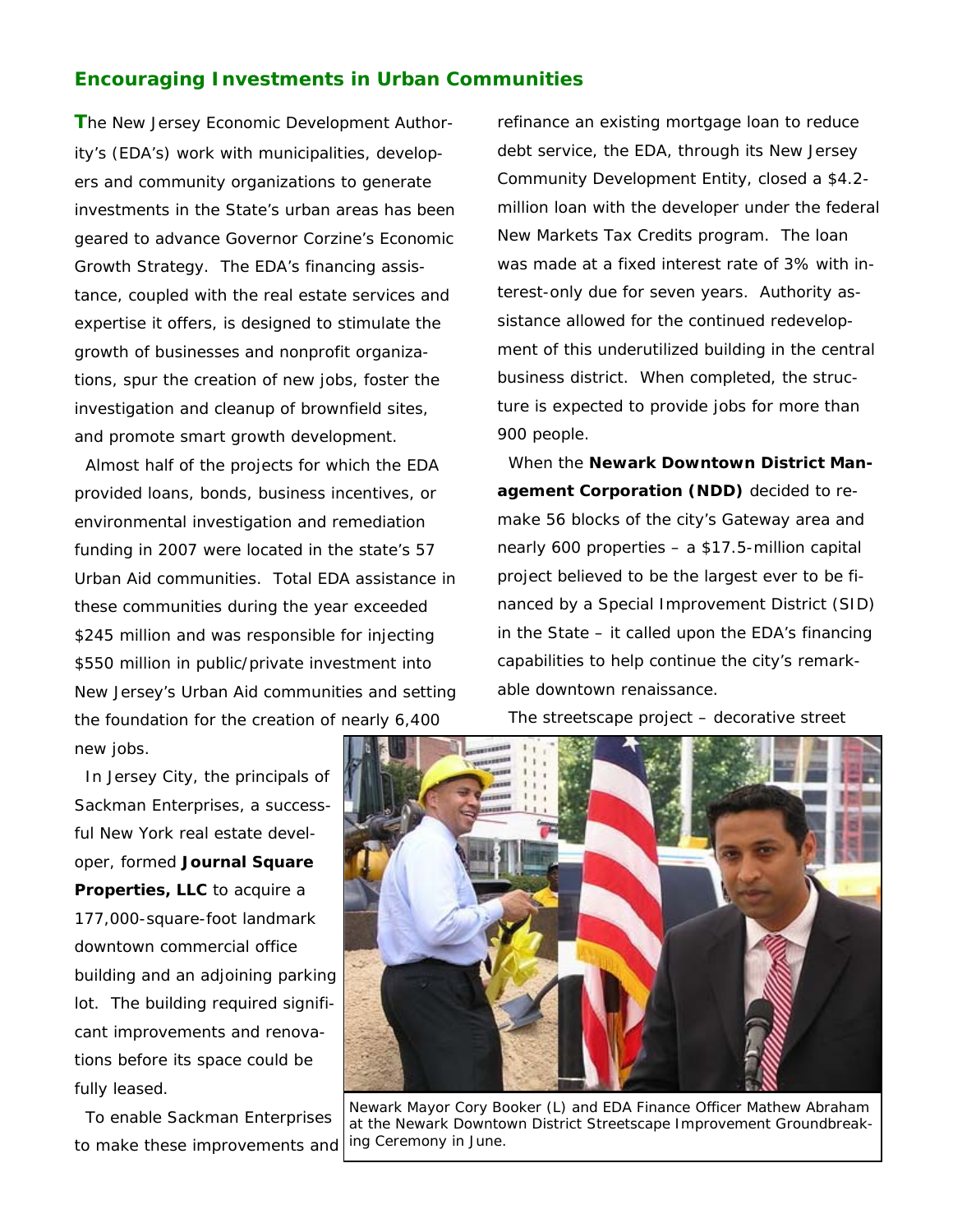lighting, new street signs, sidewalks and sidewalk treatments, and trees and planter boxes – was financed through an innovative partnership that included \$10 million in 30-year tax-exempt bonds issued by the EDA, underwritten by Wachovia Bank and carrying fixed interest rates ranging from 4.5% to 5.1%. The first phase of the three-year project encompassed the area immediately surrounding the Prudential Center, a major sports and entertainment venue that opened in 2007.



*With \$3.3 million in tax-exempt bond financing and a \$750,000 loan, Procedyne Corporation was able to acquire and renovate its headquarters in New Brunswick and purchase new equipment to support its growth.* 

 In New Brunswick, the EDA issued \$3.3 million in tax-exempt bonds and made a \$750,000 loan to enable **Procedyne Corporation**, an engineering and equipment manufacturing business, to acquire and renovate the 60,000-square-foot building it had been leasing and to purchase new equipment. The 20-year variable rate bond, which was directly purchased by Commerce Bank, closed at an initial interest rate of 4.9%. The five-year EDA loan closed at a fixed interest rate of 3.1%. The financings will enable the company to add 18 new jobs within two years.

 The EDA also worked with PNC Bank under the innovative New Jersey Business Growth Fund to guarantee 15 bank loans to small businesses in Urban Aid communities during the year. In Gloucester City, the EDA provided a 25% guarantee of an \$800,000 PNC Bank loan to enable **Princeton Hydro, LLC**, an ecological engineering and management services firm, to purchase property to facilitate business expansion.

In Newark, a 25% guarantee of a \$225,000

bank loan allowed James T. Kin, owner of **Kinton, Inc.**, a supplier of seafood products, to acquire needed refrigeration equipment. In Paterson, a \$260,000 bank loan with a 25% EDA guarantee was used by **Bergen Screen Printing** to buy a new inkjet printer. The three loans, all made for five years, closed at fixed interest rates ranging from 4.04% to 4.66%, and will generate a total of 14 new jobs.

 The EDA also provides funding to micro lenders who support urban revitalization. The **Cooperative Business Assistance Corporation**, which serves six counties in southern New Jersey, borrowed \$500,000 in 2007 at 3% fixed interest for 10 years with interest only for 12 months, in part so it could fund new micro loans to small businesses.

 The EDA managed State assistance of more than \$100 million in estimated Business Employment Incentive Program (BEIP) funds for 20 companies that plan to bring over 4,300 new jobs into New Jersey's urban areas. Businesses that took advantage of this incentive program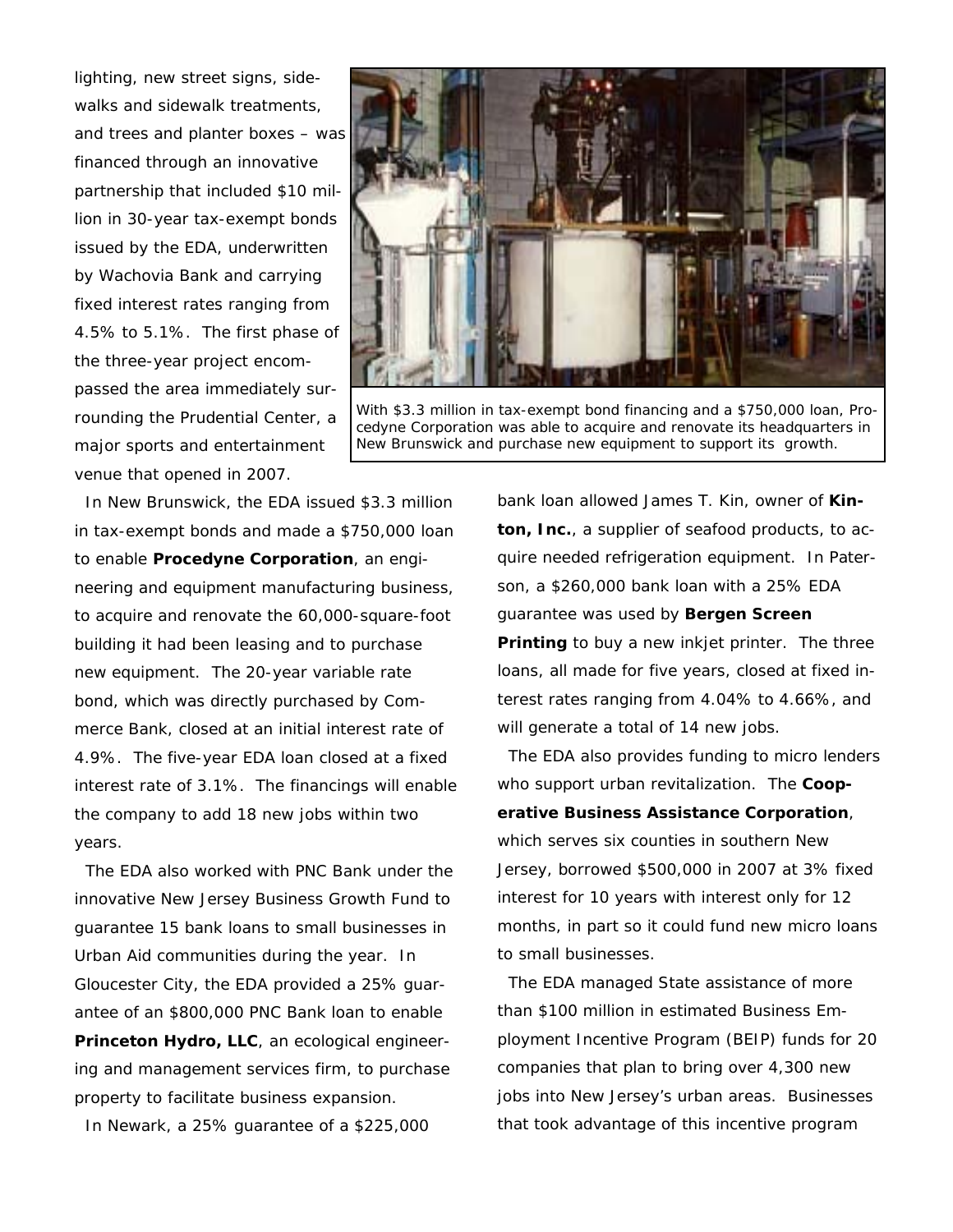and closed multiple-year grant agreements for amounts ranging from \$60,000 to nearly \$40 million included: **Beau Label Manufacturing, Inc.**, a maker of pressure-sensitive labels relocating to Hillside from New York and bringing 55 jobs into the State; **Homeland Vinyl Products, Inc.**, a building materials manufacturer expecting to add 125 new jobs in Millville, and Deutsche Bank subsidiary **DB Services New Jersey, Inc., relocating its central banking** support service functions from New York City and creating 1,600 new jobs in Jersey City.

 The EDA also offers important resources to restore brownfield sites, many of which are located in urban communities, and return them to productive use. In 2007, the EDA approved a grant for more than \$100,000 to enable the **City of Newark** to perform a site investigation on property located on 18<sup>th</sup> Avenue. The site had been utilized for a mix of residential, commercial and industrial uses and has environ-

mental areas of concern. The city hopes to redevelop the property for Nat Turner Park, which would be Newark's largest cityowned parkland.

 Additionally, through a 2007 predevelopment funding initiative, up to \$50,000 per project is available to municipalities to finance feasibility studies and other predevelopment costs associated with their redevelopment efforts, including planning and marketing expenses. The EDA approved a \$47,500 loan to the **City of Pleasantville**, enabling the municipality to conduct

a feasibility study for the redevelopment of property it owns that houses local government services. The study will analyze the relocation of these services and the redevelopment of the vacant site. EDA funds will be repaid if the project advances and generates revenue.

 The EDA also provided more than \$23 million in financing and business lease incentives for 20 projects through its subsidiary, the Economic Recovery Board for Camden (ERB), which is contributing to the city's revitalization and leading to the creation of nearly 175 new jobs.

**Centro Comunal Borincano** was among the recipients of ERB funding in 2007, securing an \$800,000 loan at 3-percent interest over five years to build a new 16,000-square-foot child care center to serve nearly 200 infants, toddlers and preschool students. The project, expected to create 24 new jobs, also received funding from other sources, including \$400,000 from the EDA's Fund for Community Economic Develop-



*Homeland Vinyl Products, Inc., a manufacturing company located in Millville, received a BEIP grant worth an estimated \$326,250 over 10 years based on its plans to create 125 new jobs. Pictured, from left, Dan Bello, Blending Supervisor, Dariusz Pajek, Production Manager, and Orlando Rios, Maintenance Manager.*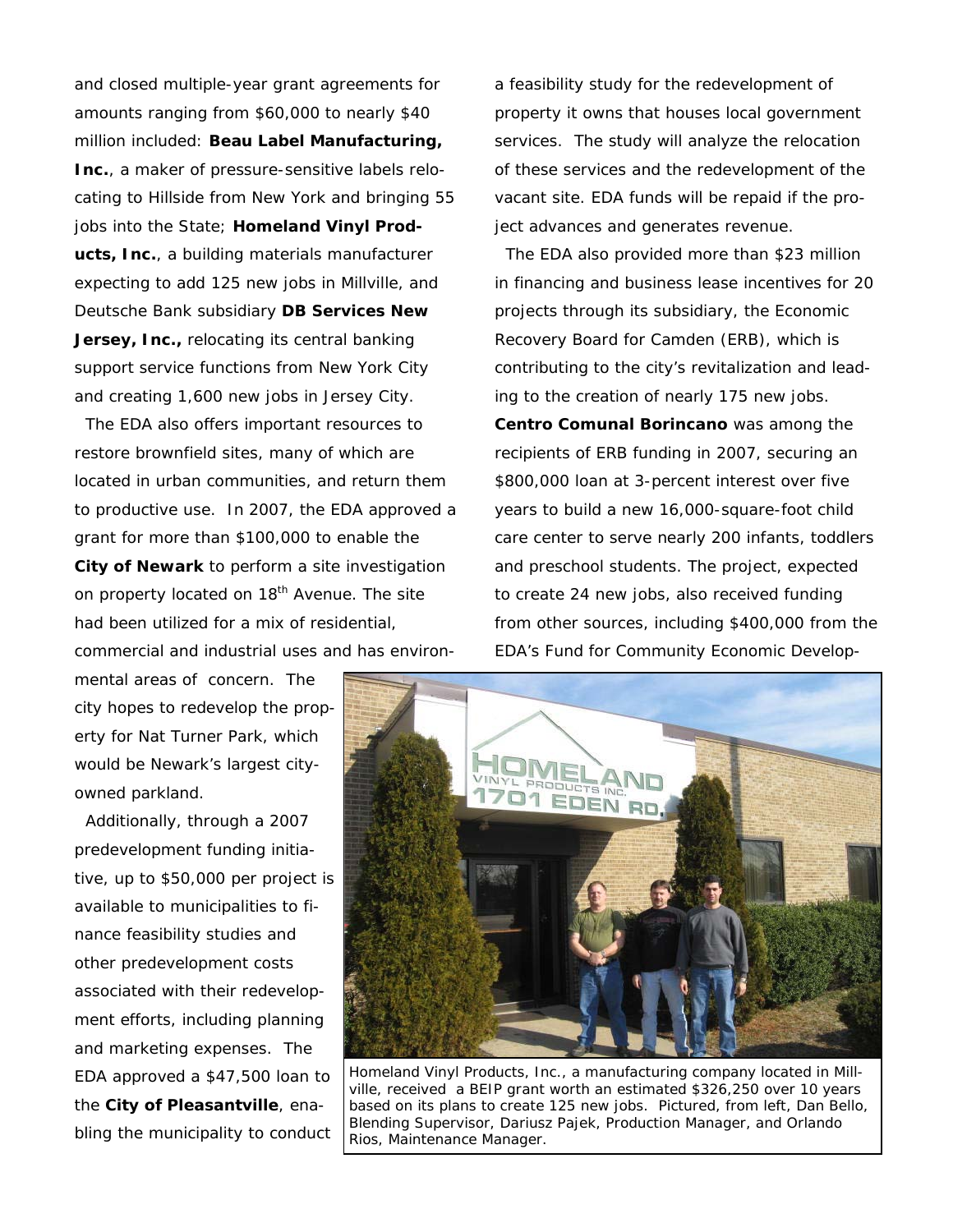ment made at an initial weekly variable interest rate of 3% for five years.

 Through the **Portfields Initiative**, the EDA continued to work with the Port Authority of New York and New Jersey, other state agencies and major private developers to transform underutilized sites within the Port District of New Jersey into modern warehousing and distribution centers. Several projects have moved forward. **ProLogis** has leased most of the 360,000 square feet it has developed in Wood-



*Panattoni Development Company's iPort 12 International Trade and Logistics Center in Carteret will be fully completed in April 2008 and is currently available for lease. iPort 12 is a 1.2 million-square-foot development located at Exit 12 of the New Jersey Turnpike. The project is one of the first to offer state-of-the art warehousing and represents a success story for brownfields redevelopment as well.*

bridge and Carteret. **Panattoni Development Company** has continued the development of 1.2 million square feet of space in Carteret, the first phase of the iPort 12 International Trade and Logistics Center. **The Morris Companies** is developing 1.5 million square feet in Linden and Perth Amboy and **J.G. Petrucci** has embarked on the development of 570,000 square feet in Edison. Many other projects are at various stages of the investigation, remediation and permitting processes.

 An international marketing campaign to promote the Portfields Initiative, which encompasses more than 20 key sites from Kearny to Perth Amboy, was launched during the year with partners PSE&G and the New Jersey Commerce Commission. The success of these collaborative efforts to expand and modernize warehousing and distribution facilities will put businesses in a better position to take advantage of emerging domestic and overseas market opportunities and achieve greater efficiency, productivity and profitability.

#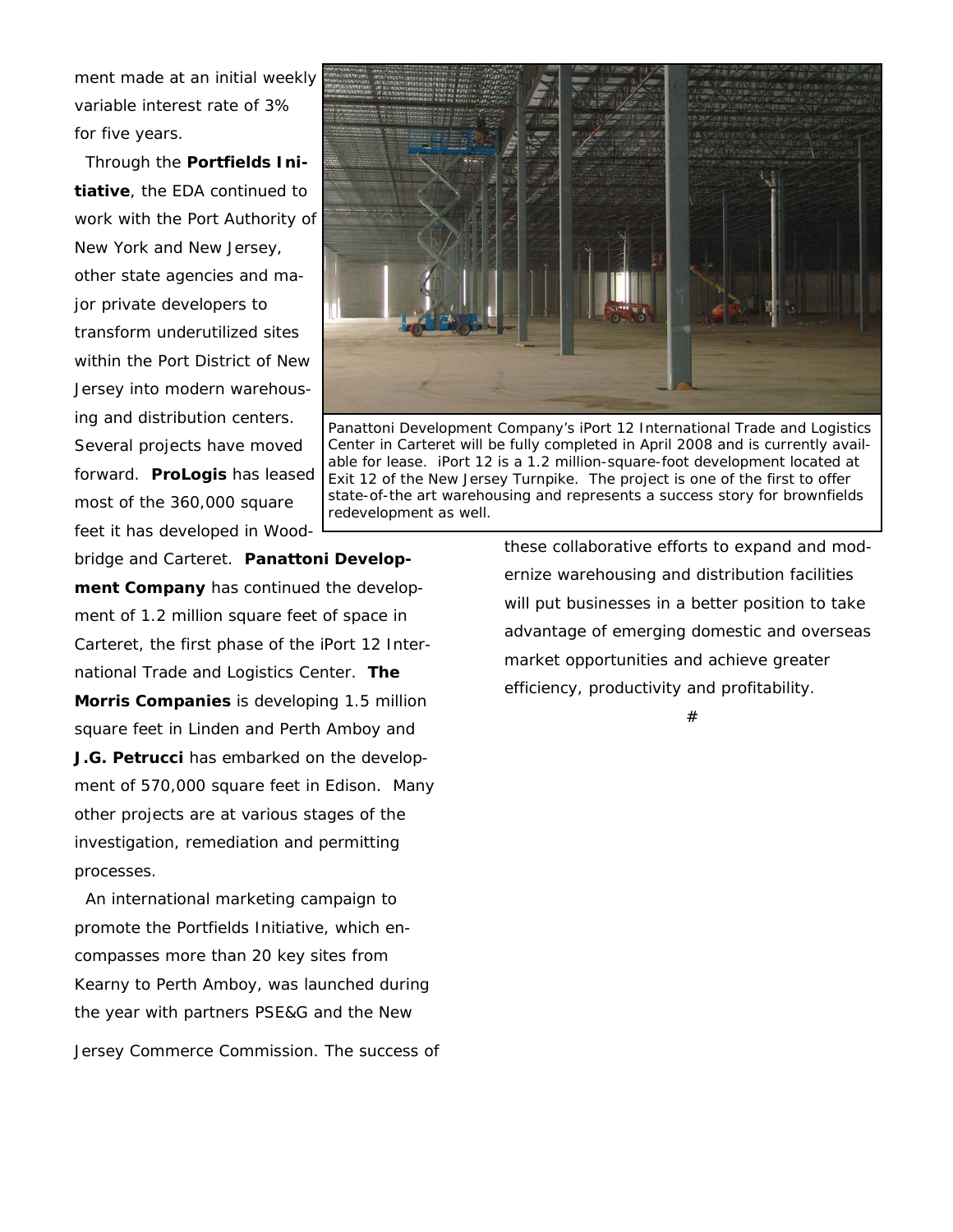## **Advancing the Growth and Location of Tech and Life Sciences Companies**

**T**he EDA arranged for nearly \$154 million in Edison Innovation Fund investments, State business incentives and tax credits, and other forms of financing in 2007 as it moved forward with carrying out Governor Corzine's Economic Growth Strategy to spur scientific innovation, create new, high-paying jobs and cultivate an entrepreneurial environment for technology and life sciences companies in New Jersey. This assistance supported the creation of more than 2,700 new jobs and total public/private investment of close to \$350 million in the State's technology and life sciences economy.

 The Edison Innovation Fund is a State effort managed by the EDA in consultation with the New Jersey Commission on Science and Technology and the New Jersey Commission on Higher Education. It was established at the end of 2006 to offer a broad continuum of assistance ranging from various forms of financial assistance to modern, state-of-the-art laboratory and office space located within specially created

Edison Innovation Zones in Camden, the greater New Brunswick area and Newark. These zones are designed to stimulate collaboration between State universities and the business community.

 Eleven businesses planning to create nearly 280 new jobs received direct Edison Innovation Fund investments in 2007 totaling \$9.75 million. **Signum Biosciences, Inc.** of South Brunswick, a developer of pharmaceuticals, skin-care

products and nutritional supplements, was one of these companies, receiving a \$1-million investment to finance claims validation testing procedures, its research on botanical compositions and the hiring of new employees.

 **IntegraChain, Inc.** of Princeton, which supplies secure supply chain intelligence to the health care industry, was another. It obtained a \$1-million Edison Fund investment to expand sales and marketing, customer services and data operations and to purchase computer hardware to support its corporate data center and backup operations. **Dynamic Mobile Data Systems, Inc.** of Franklin Township, a pioneer in the development of mobile resource management systems, also secured a \$750,000 Edison Fund investment to develop and market new software focused on customized wireless data communications.

 In 2007, the EDA also exercised an option to convert one-fourth of a \$1-million investment in **Archive Systems, Inc.** of Fairfield to preferred



*EDA CEO Caren Franzini toured the Fairfield headquarters of Archive Systems, Inc. with company CEO Rick Kushel in September. Kushel said, 'The EDA's investment demonstrates New Jersey's commitment to high-tech companies and provides the foundation for this State to become a global technology leader.'*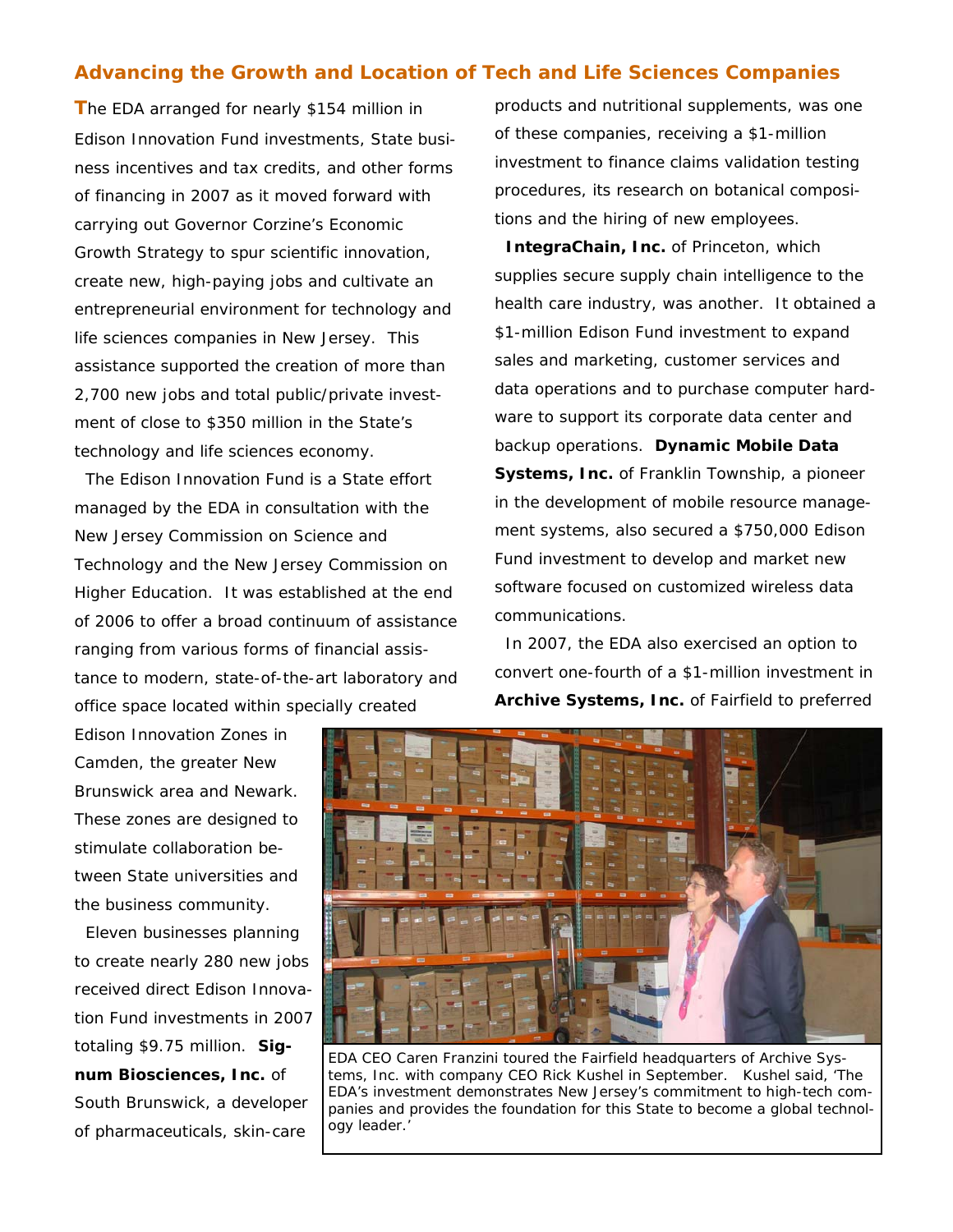stock, which would pay a dividend that would accumulate and be paid to the EDA if and when the digital document management systems company goes public or is acquired. This money would be used to sustain and expand EDA lending through the Edison Innovation Fund. This is the first such conversion of debt for equity or stock the EDA has undertaken.



*Tris Pharma, Inc.'s Director of Facilities & Engineering, Rajul Parikh, discusses the pharmaceutical company's manufacturing capabilities with EDA CEO Caren Franzini. To keep pace with its growth rate, Tris Pharma will use EDA financing to further expand its facility to include additional manufacturing and research space.* 

 Through its lending and bond finance resources and

lease incentives, the EDA assisted nine other technology and life sciences projects in 2007 with an additional \$26.6 million. **Tris Pharma, Inc.** of South Brunswick, for example, took advantage of \$4.9 million in tax-exempt bonds issued through the EDA to expand its manufacturing capacity. The EDA has supported Tris Pharma, a pharmaceutical company engaged in the research and development of drug delivery technologies, since 2002 and has helped the company grow from a staff of eight to more than 70 within five years. The latest financing will enable the company to add 50 new jobs. The bond, directly purchased by The Provident Bank, was issued at a fixed, low-interest rate with interest-only payments due for the first three months of the 10-year term. The EDA also provided a \$1-million guarantee.

 In 2007, the EDA also executed BEIP grants worth more than \$57 million with 22 technology and life sciences companies planning to expand or relocate in New Jersey. The businesses finalizing the grants expect to create a total over 2,300 new jobs and invest more than \$200 million in the State.

 Among the BEIP recipients were **NovaDel Pharma Inc.** of Raritan, a pharmaceutical company engaged in the development of oral delivery systems for prescription, over-thecounter and veterinary drugs, and Bayer Pharmaceutical's **Berlex, Inc.** of Montville, a pharmaceutical business committed to research and development in the areas of oncology, gastroenterology, women's health, diagnostic imaging and neurology and specialized therapeutics for life-threatening and disabling diseases of the central nervous and cardiovascular systems.

 NovaDel finalized a 10-year grant worth an estimated \$530,600 in connection with its plans to add 15 new jobs; the Berlex award was estimated at \$12.5 million over 10 years based on the company's expectations of relocating 350 positions from Connecticut to its existing New Jersey facility, an expansion move that was fa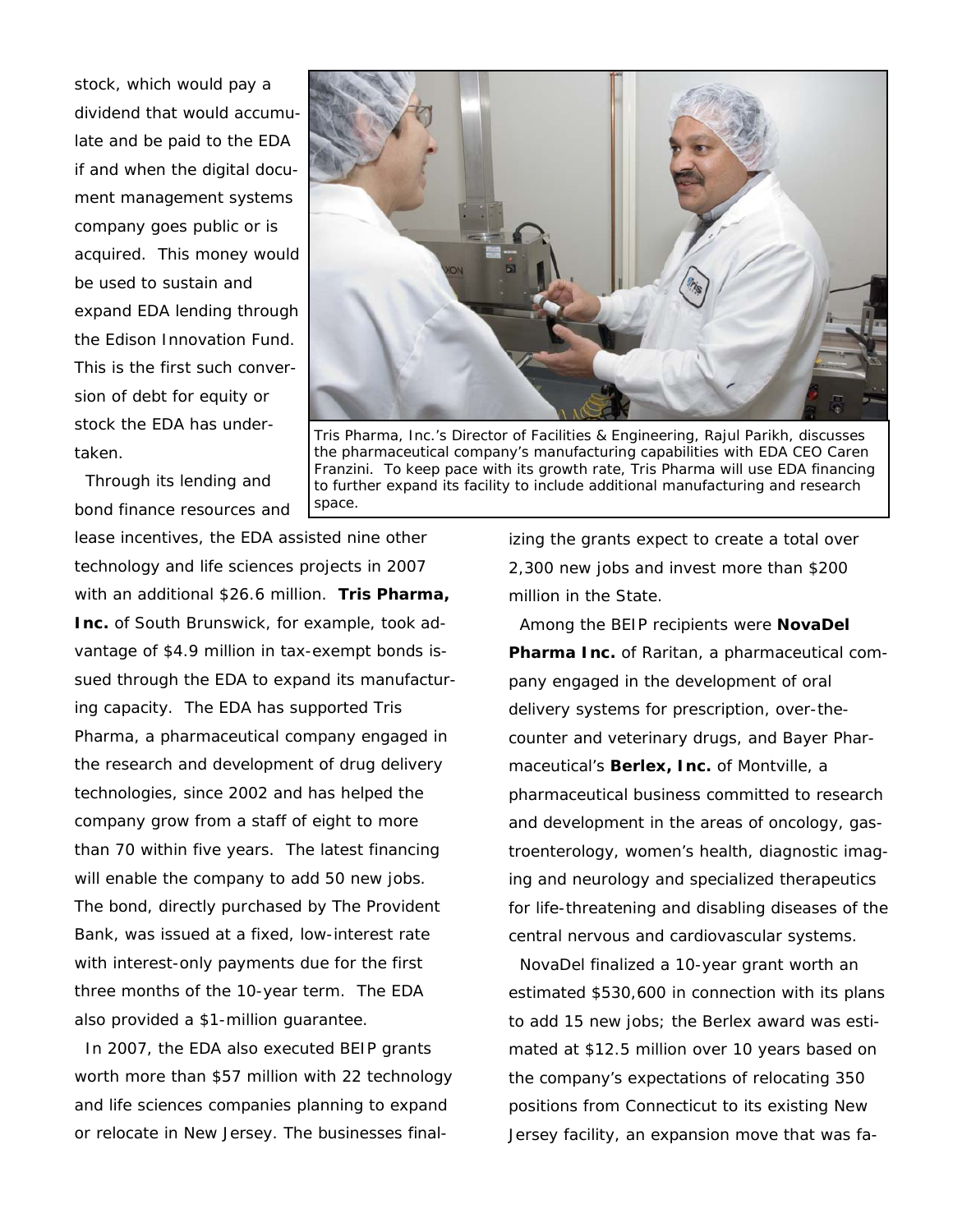cilitated by the strong teamwork of the EDA, the Office of Economic Growth and the Commerce Commission.

 The EDA also administers the State's Technology Business Tax Certificate Transfer Program, which enables qualified businesses to sell tax losses or research and development tax credits to raise cash to finance their growth and operations. In 2007, 92 technology and biotechnology companies were approved to share the \$60 million available through the program, including seven that took advantage of the \$10 million set aside for companies located in the State's three Edison Innovation Zones. The allocation of about \$650,000 per company brought total funding under the tax transfer program to \$445 million since the program was established in 1999.

 To further encourage innovation in New Jersey during the year, the EDA finalized a \$5-million limited partnership investment in **Commerce** 

**Health**, a diversified health care equity fund managed by NewSpring Capital, LLC of Short Hills, that will invest in companies in the health care services, life sciences and medical device fields. The minimum 2:1 matching requirement for the EDA's commitment will triple the investment dollars available to New Jersey companies. The Commerce Health participation complements previous EDA venture fund investments, including NextStage Capital, LP, the Edison VI Venture Fund, the Garden State Life Sciences Venture Fund and the

New Jersey Technology Council Venture Capital Fund.

 On the real estate front, the EDA's **Commercialization Center for Innovative Technologies (CCIT)** in North Brunswick was awarded the Soft Landings International Incubator designation from the National Business Incubation Association. The designation recognized the support CCIT offers to help nondomestic firms adjust to domestic markets, access capital and navigate government bureaucracy. It also lauded the facility for providing added benefits such as translation services and market research assistance.

 There are 20 companies that have leased space at the CCIT, which is part of the larger **Technology Centre of New Jersey** campus located within the Greater New Brunswick Edison Innovation Zone along the Route 1 R&D corridor between Rutgers and Princeton universities. Prominent CCIT tenants in 2007 included



*John Geary, President and CEO of myLEADERBOARD, Inc. said, 'As a young but rapidly growing company, we were looking for a business environment that provided support and access to the right resources to enhance our growth, and a move to the Waterfront Technology Center at Camden fit the bill perfectly.'*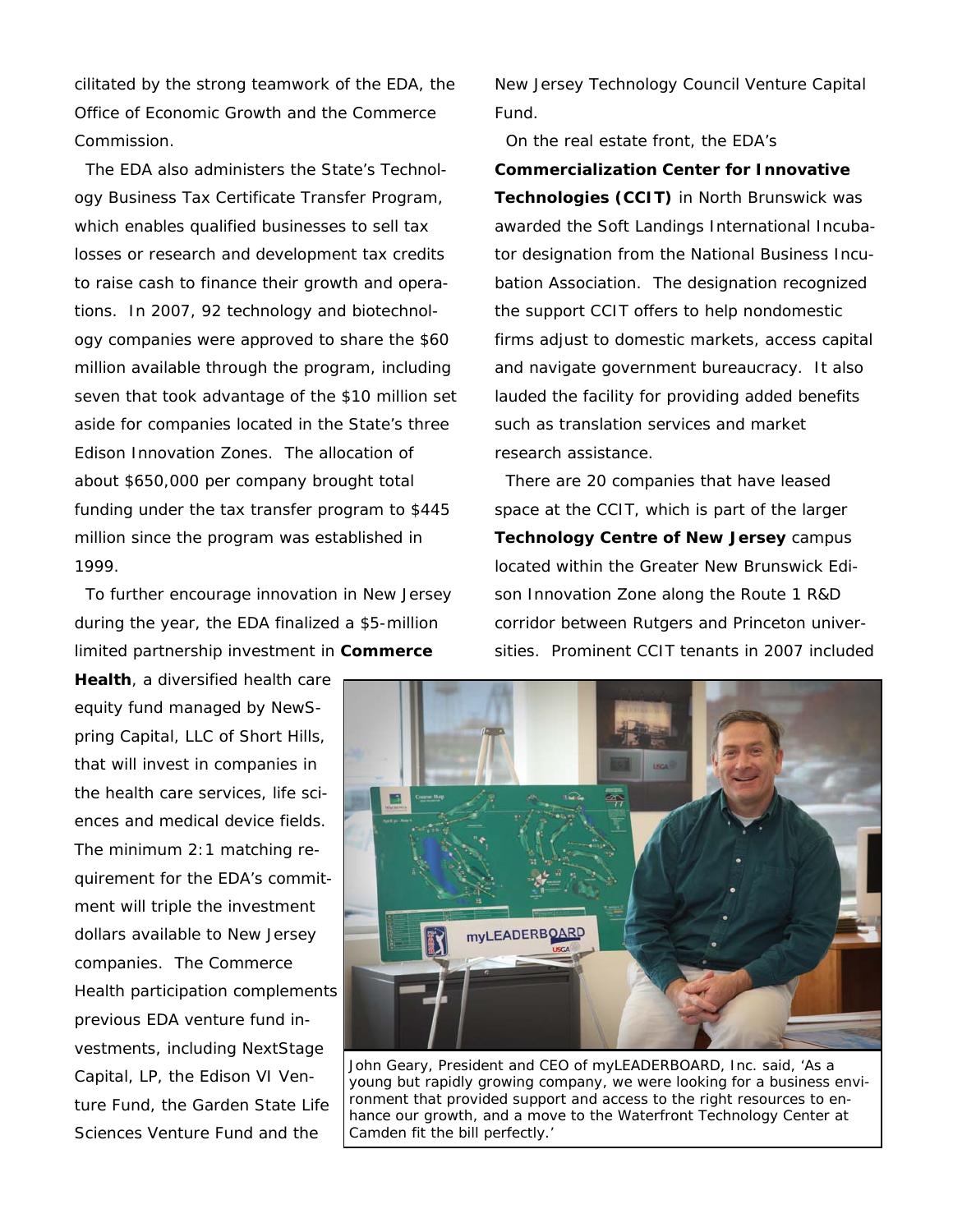pharmaceutical and biotechnology-related companies such as **Chromocell Corporation, MaxyBio Corporation** and **Orthocon, Inc.** 

The EDA's **Waterfront Technology Center at Camden** also was honored, receiving the Economic Impact Deal of the Year award from the New Jersey Chapter of the National Association of Industrial and Office Properties and the Project of the Year award by the Northeast Economic Developers Association.

The five-story, 100,000-

square-foot building, the first of several technology structures planned for the site along the Camden waterfront owned by the Delaware River Port Authority, welcomed its latest tenants in 2007. **Cooper Health System** signed a lease to operate a Center for Special Diagnostics, a pathology laboratory that will process blood samples from patients with tumors and leukemia. **Agilence, Inc.**, which provides event-based video analytics to the retail, transportation and gaming industries, and **myLEAD-ERBOARD, Inc.**, a service provider of real-time event information at professional golf tournaments, also moved into the facility. Agilence and myLEADERBOARD also received \$1-million Edison Fund investments and business lease incentives in 2007.

 These businesses joined **Gestalt, Inc**., **the ACIN (Applied Communications and Information Networking) Camden Center for Entrepreneurship in Technology** operated by Drexel University and the Sarnoff Corporation, and the **Rutgers Camden Technology Campus**, which became the first tenants in the building in 2006. Well over 500 people are now employed at the Waterfront Technology Center.

#



*EDA's award-winning Waterfront Technology Center at Camden welcomed three new tenants in 2007 - Cooper Health System, Agilence, Inc. and myLEADERBOARD, Inc. Total employment at the Center is now well over 500.*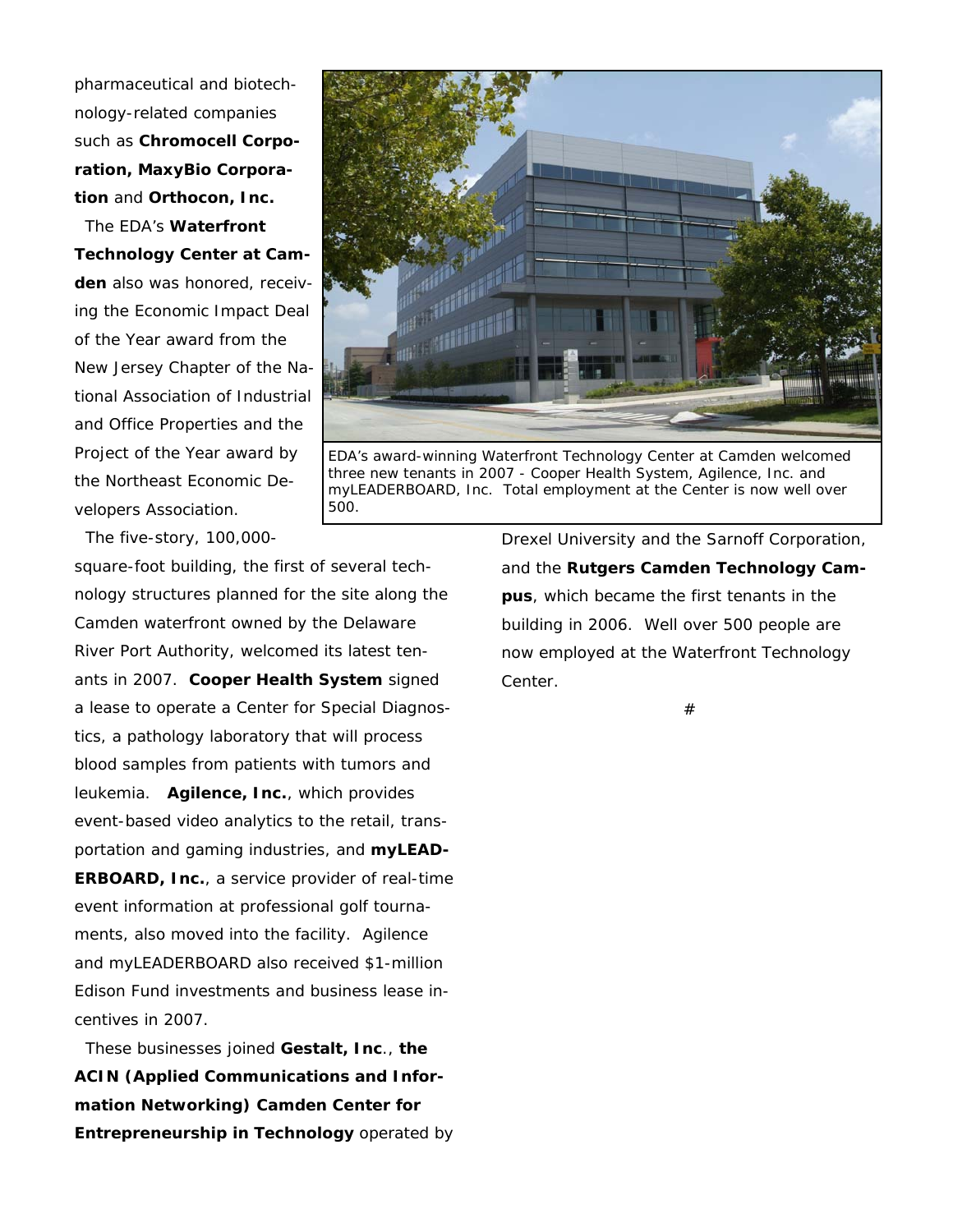## **Promoting New Business Growth and Expansion in New Jersey**

**I**n addition to its efforts focused on stimulating urban investment and spurring technological innovation in the State, the EDA supports a wide range of businesses, nonprofit organizations and other entities with low-cost financing, entrepreneurial training and technical assistance, and real estate development services to fuel economic growth and job creation throughout the State.

 The EDA closed 125 core (non-Urban Aid, non-Edison In-

novation Fund) business and nonprofit projects in 2007 as it worked to implement Governor Jon S. Corzine's comprehensive Economic Growth Strategy. These projects supported the creation of more than 3,150 new, full-time jobs and total public/private investment of over \$800 million in New Jersey's economy.

 Borrowers used EDA assistance to acquire, construct and renovate buildings, upgrade equipment and machinery to enhance efficiency and competitiveness, for working capital to cover day-to-day operational costs, and to refinance higher-interest debt. The EDA itself often acts like a bank, lending its own money, or issues bonds directly purchased or underwritten by financial institutions so small and mid-size businesses can grow.

 When **Novel Box Company, Ltd.** wanted to relocate from Brooklyn to New Jersey to expand its jewelry-related manufacturing and wholesale business, the EDA issued \$2.4 million in taxexempt bonds and made a \$480,000 direct loan so the company's real estate affiliate could purchase a 53,000-square-foot building in Union. The 20-year bond was directly purchased by North Fork Bank and was issued at a fixed interest rate of 4.6% for the first 10 years; the direct loan was made at an interest rate fixed at 4.86% for the first five years of a 10-year term. The relocation brings 40 new jobs into the State.

 **Advanced Drainage Systems, Inc.** was one of the manufacturers to benefit, borrowing \$9 million to build and equip a new plant in Logan Township to produce polyethylene drainage pipe and fittings. The 12-year tax-exempt bond, underwritten by NatCity Investments, Inc. and backed by a five-year letter of credit from National City Bank, closed at an initial weekly variable interest rate of 3.62%.

 Among the core businesses to finalize loans with PNC Bank, which were supported with EDA

*With \$9 million in tax-exempt bond financing, Advanced Drainage Systems,*  Inc. was able to build its new plant in Logan Township.

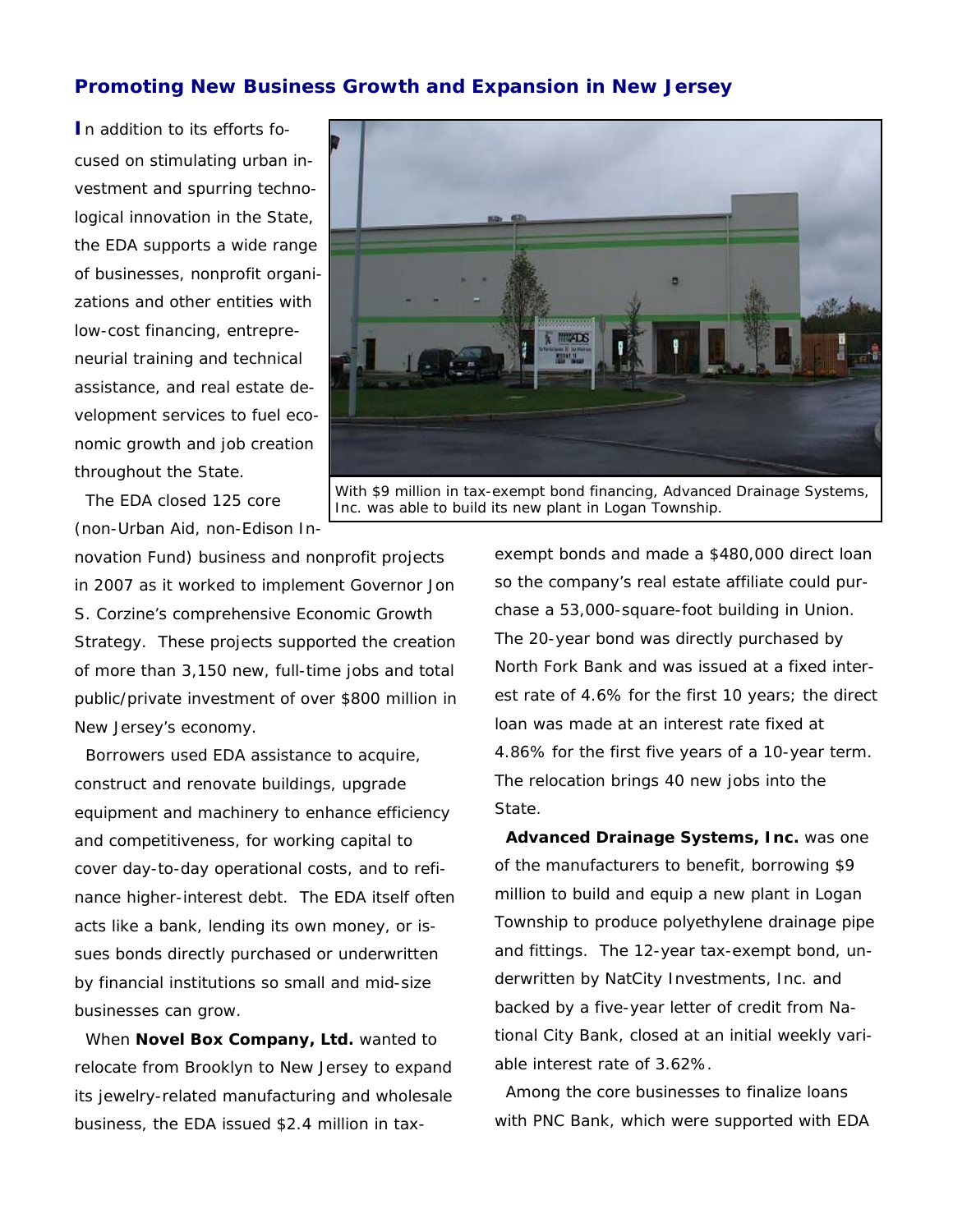guarantees under the New Jersey Business Growth Fund, were manufacturers **Quality Sheet Metal & Welding, Inc.** of Piscataway and **Recycle, Inc. East** of South Plainfield. The sheet metal fabricator borrowed \$1.1 million at a 5.13% fixed interest to purchase the building it occupied, while the recycler of industrial containers borrowed \$1.35 million at 4.55% to buy new equipment. Both loans were made for five years and carried 25% EDA guarantees.

 **Garden State Precast, Inc.**, a Wall-based manufacturer of precast concrete like catch basins and utility vaults, borrowed nearly \$3 million from Sun National Bank that included an EDA participation of \$750,000 made under its Preferred Lender Program. The funds were used to purchase new equipment and refinance existing bank debt. The EDA portion of the loan was made at an interest rate of 4% fixed for the first five years of a 10-year term.

 There also were 20 core projects in 2007 for which Business Employment Incentive Program

(BEIP) grants totaling over \$20 million over 10 years were executed. These projects are expected to result in the creation of almost 2,200 new jobs in New Jersey and generate total public/ private investment of more than \$190 million.

 Among those businesses planning to expand or relocate in non-urban areas of the state and closing incentive grants was **Global Document Solutions Corporation**. This document management company finalized a 10-year grant of just over \$1

million based on its expectations to relocate 184 employees from New York City to Carlstadt.

 There were 14 nonprofit organizations that closed financings with the EDA in 2007. **Community Options**, a national organization based in Princeton that provides housing and employment support for people with disabilities, was one of them, using a \$4.84-million taxexempt bond to refinance existing higherinterest mortgages, make renovations to an existing building, purchase equipment and to buy a building in Moorestown for another of its Daily Plan It facilities. The 20-year bond closed at an initial weekly variable interest rate of 3.9% and will enable Community Options to create 17 new jobs.

 The **Mental Health Association in Southwestern NJ** also used a \$325,000 Commerce Bank, N.A. loan with a \$160,000 EDA participation to purchase a building in Haddon Heights to consolidate its Voorhees and Camden facilities. The organization serves Burlington, Camden and



*The Mental Health Association in Southwestern NJ used a \$325,000 Commerce Bank loan with a \$160,000 EDA participation to purchase this building in Haddon Heights. The new facility will enable the organization to relocate its facilities in Voorhees and Camden to one central location, resulting in major cost savings.*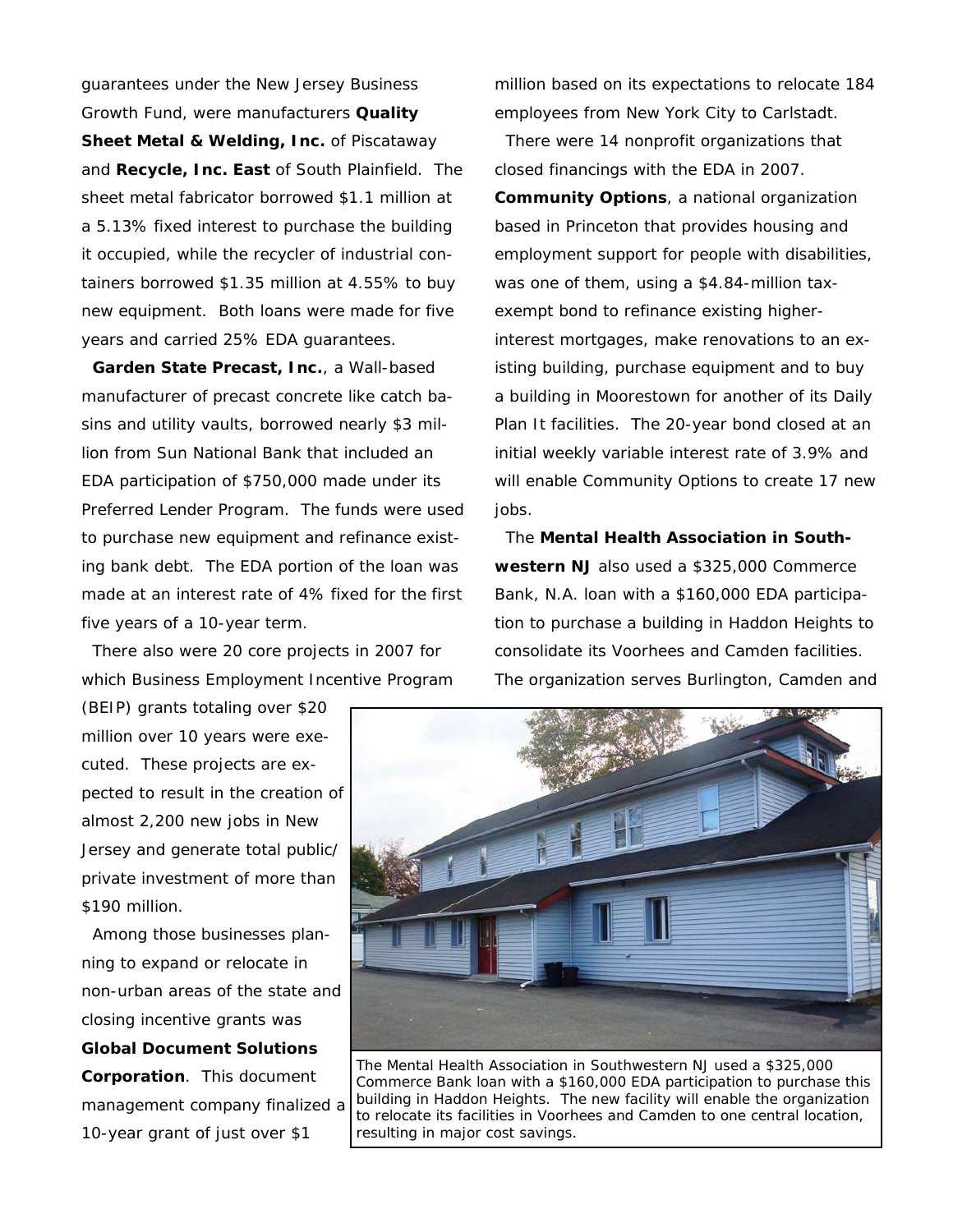Gloucester counties, working to eradicate the stigma of mental illness through community education, advocacy and support services. The EDA portion of the five-year loan was finalized at a fixed interest rate of 4.75%.

 The EDA's efforts to provide a continuum of support to foster the growth and success of small and mid-size businesses starts with its work to encourage entrepreneurism. Angela Milton, for example, received a five-year, \$60,000 loan to re-

*A \$60,000 low-interest loan helped Angela Milton, seated, re-establish the All About Hair Salon in Lumberton and hire five full-time employees. Stylists include, from left, Dannielle, Michelle, Golda-Ann, Chennita and Anita.* 

establish her **All About Hair Salon** in Lumberton from the New Jersey Development Authority for Small Businesses, Minorities' and Women's Enterprises, whose programs are staffed and managed by the EDA. The loan was made at a fixed interest rate of 7.25%.

 Entrepreneurial Training Institute (ETI) sessions for new and aspiring business owners provided through the EDA were offered on a limited schedule in 2007 as EDA staff worked directly with the Office of Economic Growth to define a broader, customer-centric technical assistance model to enhance small business growth in New Jersey. The net result of this effort was an enhanced business portal at www.NewJerseyBusiness.gov, which provides in-depth information on State resources for businesses. EDA staff created a Funding and Incentive Resource List sorted by county and city so that entrepreneurs and service providers can tap into the financing opportunities throughout the State. The website is www.nj.gov/njbusiness/forms/Funding\_ Incentive\_Resources\_11\_2\_07.pdf.

 ETI alumni enjoyed many successes in 2007. James Smith completed the ETI program and began his executive search firm, **J. Anderson & Associates, Inc.**, in Sussex County targeting large vendors in the telecom sector. Sharon Gould made her hobby her career by opening **Lucky Dog Racewear, Inc.**, a retailer of NAS-CAR clothing and memorabilia, in Burlington County. Anthony Lamme launched his free family and friends social networking website, **FAMZAM**, in Bergen County with \$150,000 in funding from Columbia Bank, which became familiar with his business plan during the ETI classes.

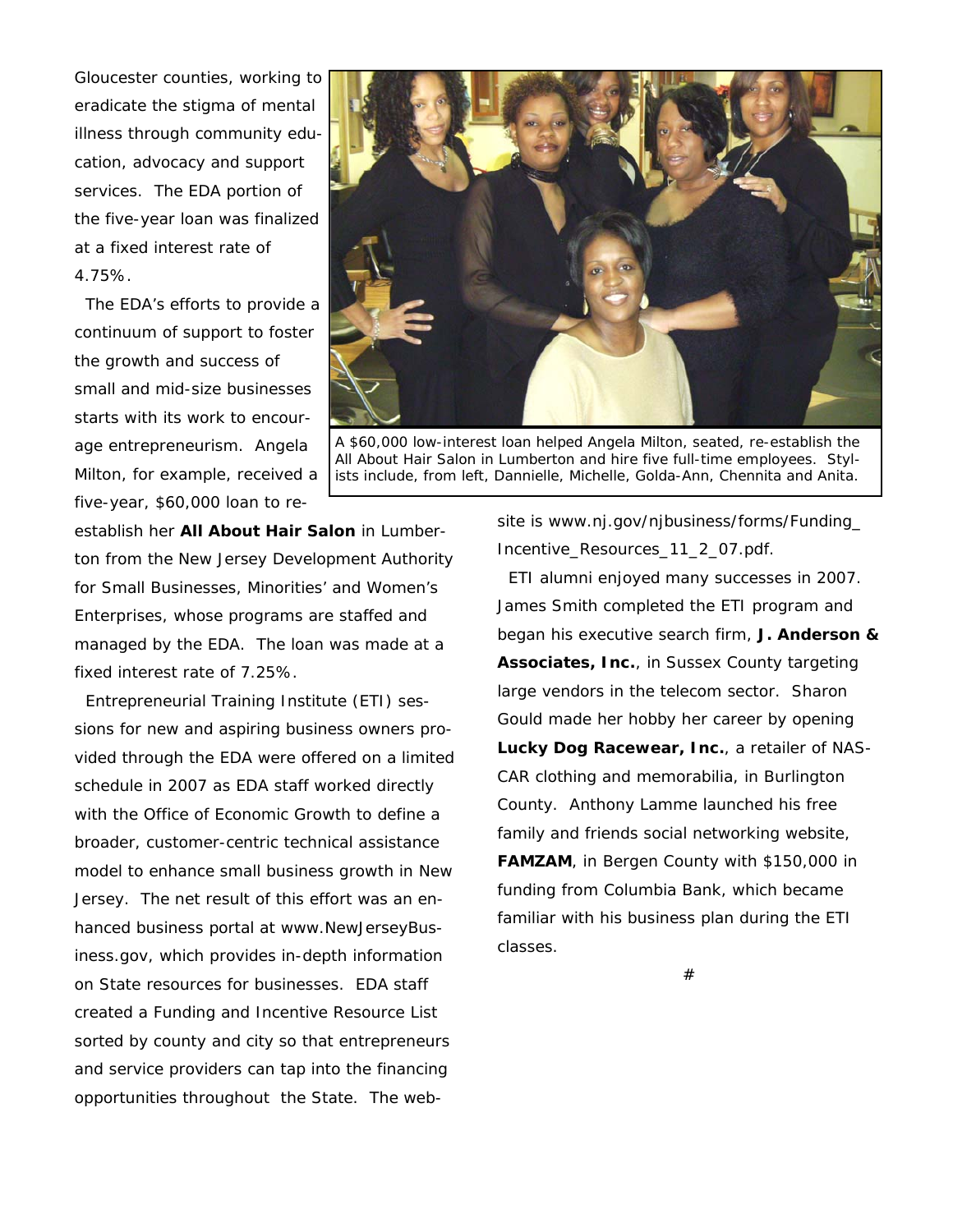# *EDA Board Members*

### *Chairman*

**Carl E. Van Horn, Ph.D. Director** Heldrich Center for Workforce Development and Professor of Public Policy, Rutgers University

#### *EDA Vice Chairman*

**Joseph A. McNamara Director** Laborers Employers Cooperation and Education Trust

#### *Ex Officio Members*

**R. David Rousseau**  Acting Treasurer Department of the Treasury **Lopa Kolluri** (Designee) *\*EDA Board Treasurer*

**Lucille Davy**  Commissioner Department of Education **Bernie Piaia** (Designee)

**Kevin J. Drennan**  Executive Director New Jersey Commerce Commission **Angie McGuire** (Designee)

**Steven Goldman**  Commissioner Department of Banking and Insurance **Michael Sheridan** (Designee)

**David J. Socolow**  Commissioner Department of Labor and Workforce Development **Marilyn Davis** (Designee)

#### *Public Members*

**Timothy L. Carden**  Partner Public Private Strategy Group

**Philip Kirschner**  President New Jersey Business & Industry Association

**Thomas J. Manning**  Business Manager Steamfitters, Pipefitters and Apprentices Local Union No. 475

**Steven D. Plofker, Esq.**  Real Estate Developer, Investor and Attorney

**Charles H. Sarlo, Esq.**  Vice President and General Counsel *DMR Architects* 

**Richard Tolson Director** Bricklayers and Allied Craftworkers of NJ

#### *Alternate Public Member*

**Raymond Burke**  President Burke Motor Group

**Carmen Twillie Ambar**  Dean Douglass College

**Elliot M. Kosoffsky**  New Jersey Chapter National Association of Industrial and Office Properties

#### *Nonvoting Member*

**Rodney Sadler**  Public Member Economic Recovery Board for Camden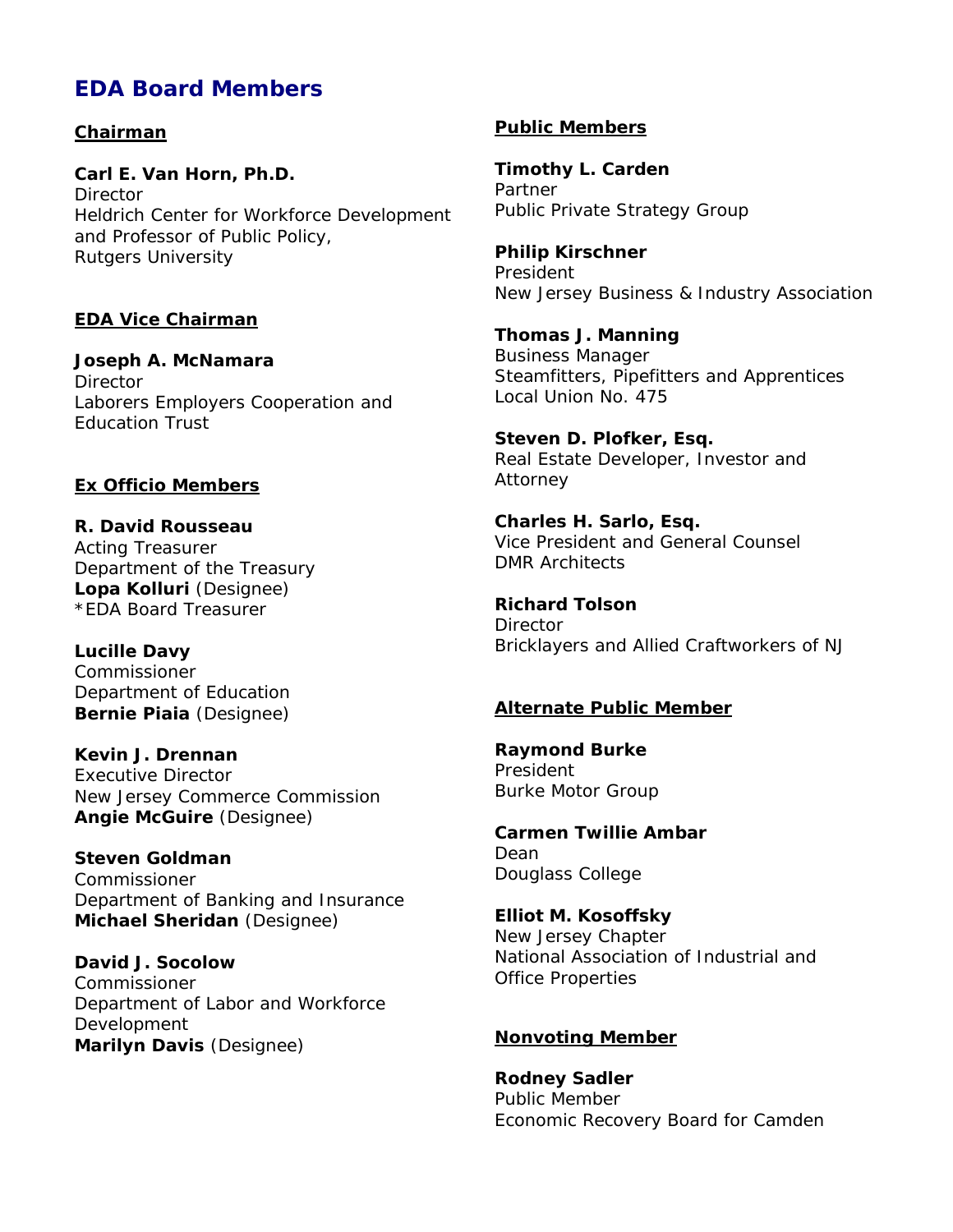# **EDA Executive Leadership Team**

**Caren S. Franzini** Chief Executive Officer

## **Stanley M. Kosierowski**

Chief Operating Officer and Senior Vice President, Business Support

> **Gregory Ritz, CPA** Chief Financial Officer

**Maureen M. Hassett**

Senior Vice President Governance and Communications

**Timothy J. Lizura**

Senior Vice President Business Development

### **Cynthia G. Osofsky**

Senior Vice President Customer Solutions

## **Kathleen E. Stucy**

Senior Vice President **Operations** 

## **Lori Matheus**

Vice President Regional Business Development